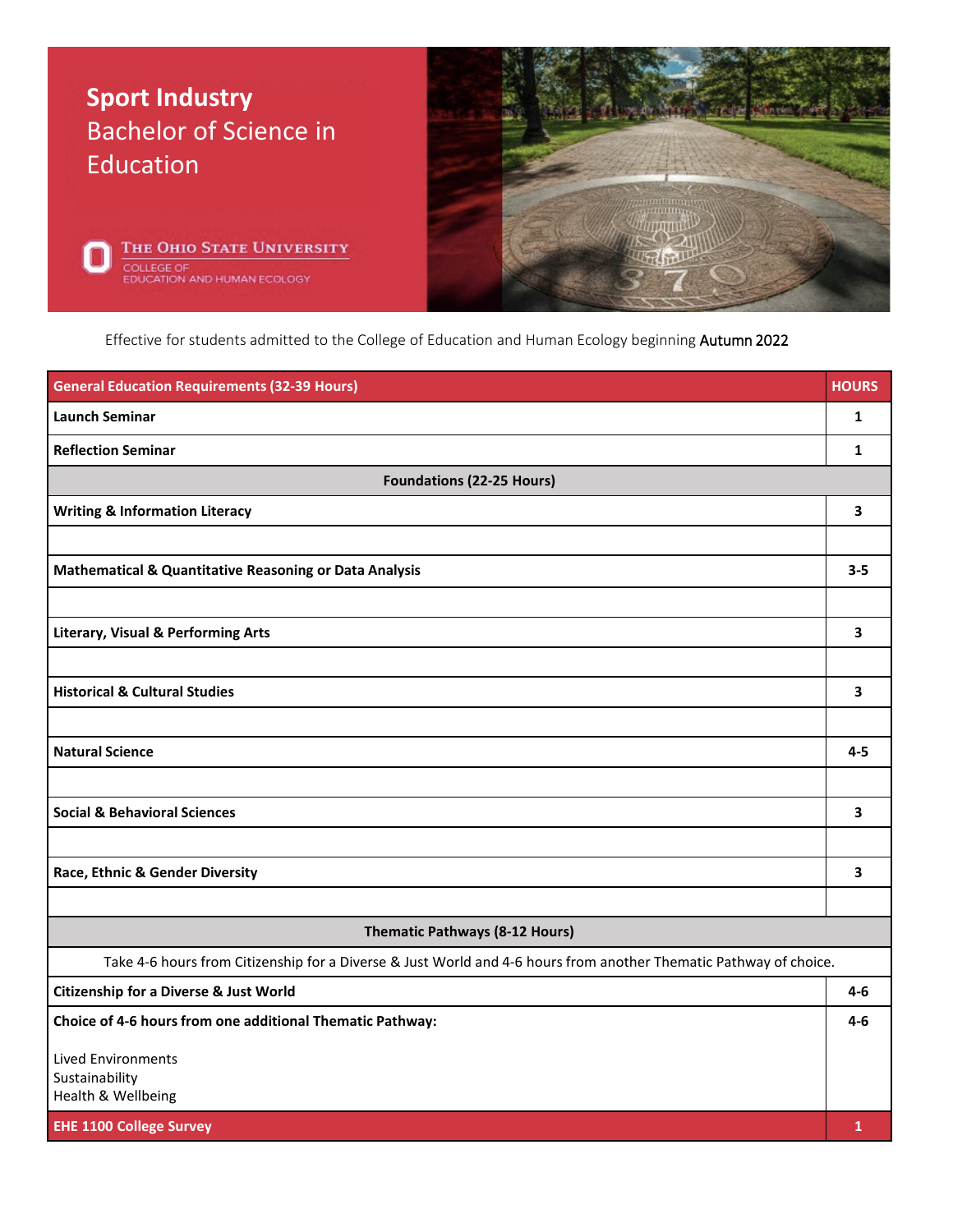| <b>Supporting Courses (3 Hours)</b>                                                                                                                                                     | <b>HOURS</b> |  |
|-----------------------------------------------------------------------------------------------------------------------------------------------------------------------------------------|--------------|--|
| KNSISM 2210 History of Sport in 19th Century America, or<br>KNSISM 2211 History of Sport in 20 <sup>th</sup> Century America (either can overlap with GE Historical & Cultural Studies) | 3            |  |
| <b>Major Requirements (42 Hours)</b>                                                                                                                                                    | <b>HOURS</b> |  |
| Admissions Criteria: 2.75 GPA and at least 12 credits completed at Ohio State                                                                                                           |              |  |
| <b>Major Core</b>                                                                                                                                                                       | 21           |  |
| KNSISM 3208 The Sport Industry                                                                                                                                                          | 3            |  |
| KNSISM 3189 Field Experience: Sport Industry                                                                                                                                            | 3            |  |
| KNSISM 4245 Leadership & Programming in Sports Industry                                                                                                                                 | 3            |  |
| KNSISM 4411 College Sport                                                                                                                                                               | 3            |  |
| KNSISM 4509 Sport Marketing & Promotion                                                                                                                                                 | 3            |  |
| KNSISM 4607 Legal Aspects of Sport                                                                                                                                                      | 3            |  |
| KNSISM 4900 Researching in Sports Industry                                                                                                                                              | 3            |  |
| <b>Group A</b><br>Choose at least 12 hours from the following choices:                                                                                                                  | 12           |  |
| KNSISM 2210 History of Sport in 19th Century America, or<br>KNSISM 2211 History of Sport in 20 <sup>th</sup> Century America (whichever was not taken in Supporting Courses)            | 3            |  |
| KNSISM 2100 Introduction to Esports & Game Studies                                                                                                                                      | 3            |  |
| KNSISM 2260 Sport in Contemporary America                                                                                                                                               | 3            |  |
| KNPE 2262 Coaching the Young Athlete                                                                                                                                                    | 3            |  |
| KNSISM 3550 Entertainment & Brand Licensing in Sport, Fashion, & Hospitality Industries                                                                                                 | 3            |  |
| KNSISM 3698 Strategic Insights for Sport Organizations in Emerging Markets                                                                                                              | 3            |  |
| KNSISM 3798 The European Model of Sports                                                                                                                                                | 3            |  |
| KNSISM 4191 Internship: Sport Industry                                                                                                                                                  | 6            |  |
| KNSISM 4615 Sport & Social Values                                                                                                                                                       | 3            |  |
| KNSISM 5610 Women's Sport History                                                                                                                                                       | 3            |  |
| KNSISM 5614 Sport & Sexuality                                                                                                                                                           | 3            |  |
| KNSISM 5626 Sport & Popular Culture                                                                                                                                                     | 3            |  |
| KNSISM 5630 Recreational Sport Leadership                                                                                                                                               | 3            |  |
| KNPE 5643 Coaching Effectiveness                                                                                                                                                        | 3            |  |
| KNPE 5657 Sport & Disability                                                                                                                                                            | 3            |  |
| <b>Group B</b><br>Choose at least 9 hours (listed on Page 3)                                                                                                                            | 9            |  |

## **Total Hours: 75-85**

## **Free Electives to reach 120 Hours: 35-45**

Minimum of 120 credit hours required for degree completion. Total Hours range is based on requirement course choices and/or the number of credits that overlap between requirement areas. Students are encouraged to overlap as many credits as possible.